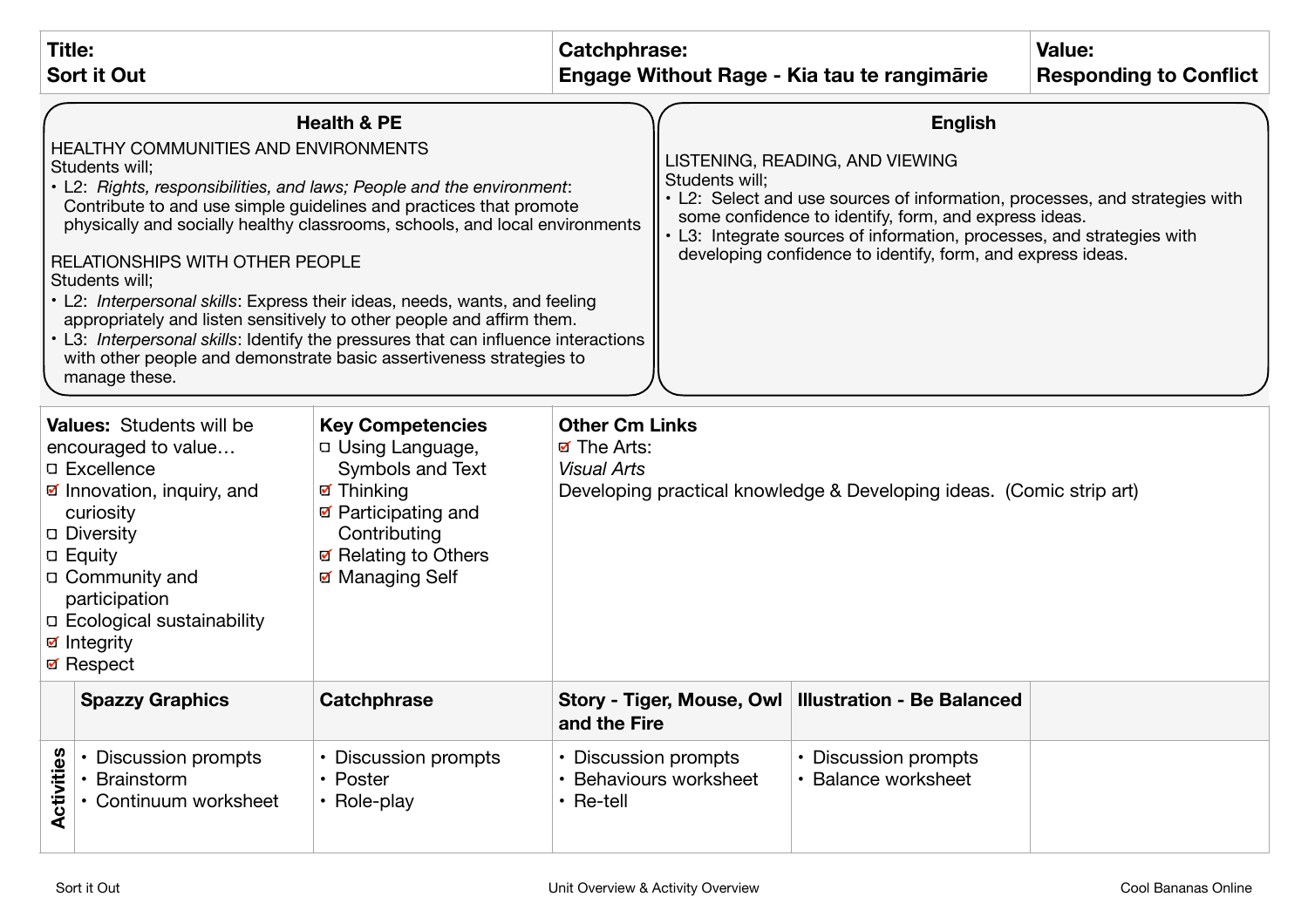# **Activity Breakdown**

The activities are grouped with the videos released, however are not exclusive to those videos.

#### **Photo Slop Scenario**

• Brainstorm: *We are learning about conflict and what it means to ourselves and others.*

Either as a group or individual\* students brain dump all thoughts, ideas, opinions about CONFLICT. (See attached worksheet - a) Some prompt questions could include:

Words that mean the same as conflict.

What sort of things cause conflict?

How do people behave in conflict?

\*If you do this exercise as individuals it's important to come together and share with the larger group.

• Chat Prompts: *We are learning that we all have thoughts and opinions about what we watch, see and hear.*  Either as a large group, several small groups or pairs, allow students to respond to these prompts for discussion. (See attached sheet - b)

• How Big? *We are learning that there are 'levels' of conflict, and therefore levels of responsiveness.*  Students cut and paste the 'issues' in ranking order of seriousness/severity. (See attached worksheet - c) Students have group chats about what each individual came up with and justifications for these.

#### **Catchphrase**

• Chat Prompts: *We are learning that we all have thoughts and opinions about what we watch, see and hear.*  Either as a large group, several small groups or pairs, allow students to respond to these prompts for discussion. (See attached sheet - d)

• Poster: *We are learning to promote a healthy response to conflict.*  Students design and create a poster promoting the catchphrase, "Engage without Rage".

• Role-play: *We are learning the different reactions/responses to conflict and their benefits or disadvantages.* 

Pairs/Groups of students are given/create scenarios of conflict and role play the reactions and responses, namely - aggressive, passive and assertive.

Possible scenarios could include:

Who's turn; on the playstation, doing the dishes, picking up dog pooh?

A good friend is wanting to borrow a favourite item of yours.

Someone else has eaten the last packet of chips you were saving for later.

Mum want's you to tidy your room, but you're ....

Your friend want's to play one game and you want to play another.

A classmate has spread a bad rumour about you that's not true.

A good friend has shared, with other people, a secret you told them.